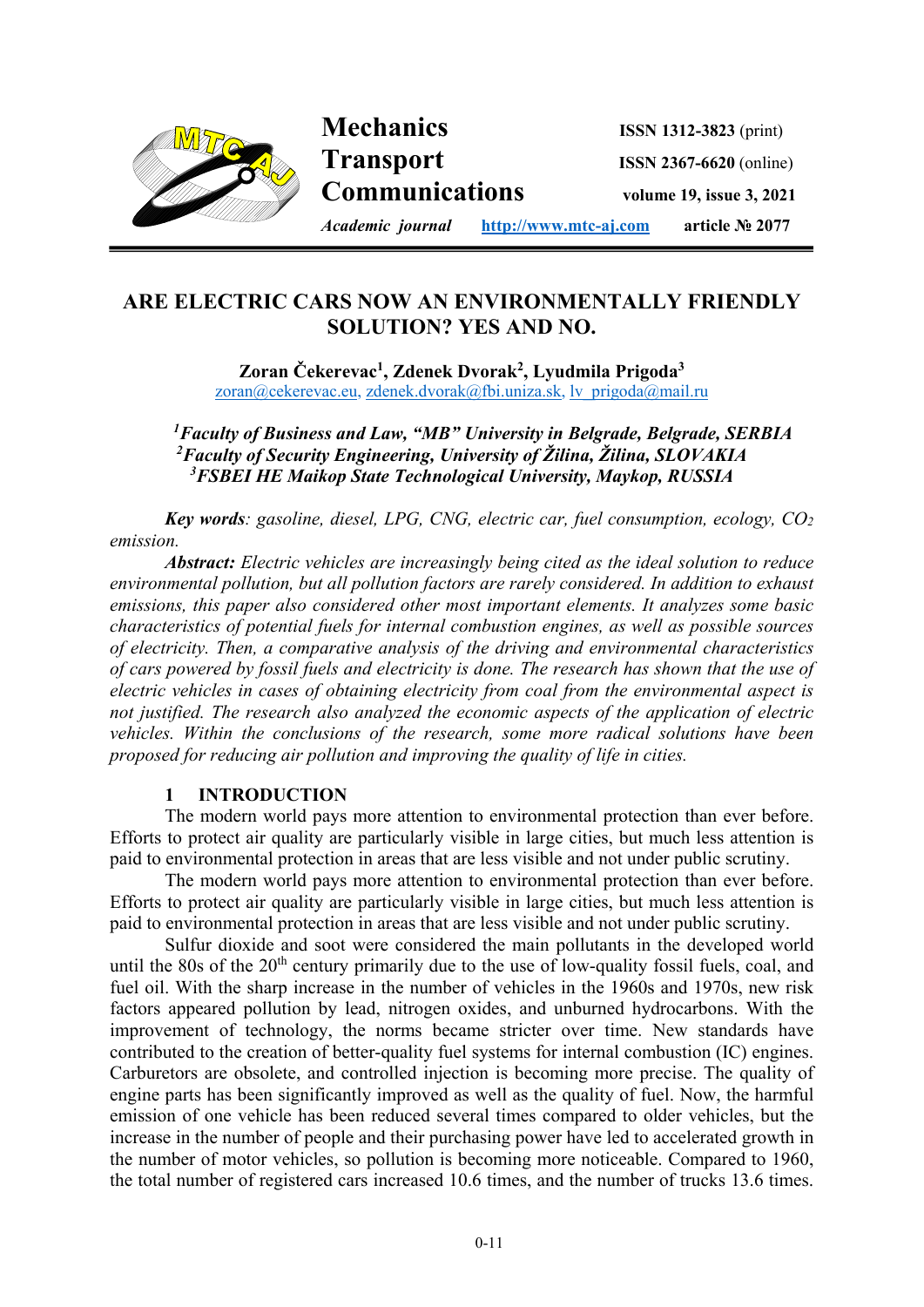It is estimated that there were 1.4 billion vehicles in the world in 2019, or 182 vehicles per 1000 inhabitants. If these trends continue, it is not difficult to conclude that critical limits will be reached soon. If we add to this the growth of air traffic (which is not the topic of this paper), the challenges become more pronounced. At the beginning of the 21st century, the focus shifted from lead (Pb), nitrogen oxides  $(NO<sub>x</sub>)$ , and unburned hydrocarbons  $(HC)$  and soot, which were reduced by exhaust catalysts, soot traps, and changes in fuel quality and fuel injection technology, to carbon dioxide.

This paper aims to consider the justification of replacing internal combustion engines with electric motors from the economic and environmental points of view. The null hypotheses are set as:

- H01: Electric cars are always more environmentally friendly than cars powered by internal combustion engines in terms of CO<sub>2</sub> emissions.
- H02: Cars powered by electric motors are always more economically advantageous than passenger cars with internal combustion engines.

Alternative hypotheses have also been set:

- Ha1: There are cases when electric cars are not more environmentally friendly than vehicles powered by internal combustion engines in terms of CO<sub>2</sub> emissions.
- H<sub>a2</sub>: There are cases when electric-powered cars are not more affordable than vehicles with internal combustion engines from an economic point of view.

#### **2 FUELS**

Hydrocarbon-based fuels are still most used to power motor vehicles, primarily gasoline and diesel, but for various reasons, alternative fuels are occasionally put in focus, primarily liquefied petroleum gas (LPG), methane (CNG), methanol, ethanol, and hydrogen, as well as mixtures thereof. Each of the fuels has its advantages and disadvantages, which over time have changed in weight with the change of technology. Nowadays, the emphasis is on the impact of fuel on the environment, on  $CO<sub>2</sub>$  emission, and fuel consumption. Before analyzing the behavior of vehicles depending on the type of propellant, we will first look at some basic characteristics of possible fuels for the propulsion of vehicle engines.

#### **2.1 Fuels for vehicle diesel engines**

From the environmental aspect, the most important for diesel fuel are the lowest possible density, the lowest final boiling point, and the lowest possible sulfur content. Burnt sulfur is converted to sulfur dioxide  $(SO<sub>2</sub>)$  by more than 95%. Sulfur compounds cause increased corrosion, increased air pollution, and acid rain. The residue mixed with soot forms the particle mass that is considered carcinogenic. Thanks to improved fuel production processes, SO2 emissions from diesel engines are no longer a risk to the environment. Since particles cannot be completely removed by limiting the sulfur content, additional exhaust gas treatment with appropriate filters is necessary.

Biodiesel appears as an alternative to classic diesel fuel. The idea is, not to emit more  $CO<sub>2</sub>$  into the atmosphere than plants take from the air for their growth. In this way, no additional amount of CO<sub>2</sub> would be emitted into the atmosphere. However, biodiesel brings with it new problems in the form of a small increase in  $\overline{NO_x}$  emissions, an appearance of "fritting" odor from the exhaust and polycyclic aromatic hydrocarbons, insufficient stability, causing substantial deposits on the nozzles and in the combustion chambers. [1, p. 821]

The use of other fuels in diesel engines requires significant design changes, so other fuels are not used in cars.

#### **2.2 Fuels for Otto engines**

The most common fuel for Otto engines (Spark Ignition engines - SI) is gasoline. As an alternative to gasoline, they appear as fuels in SI engines [1, p. 836]: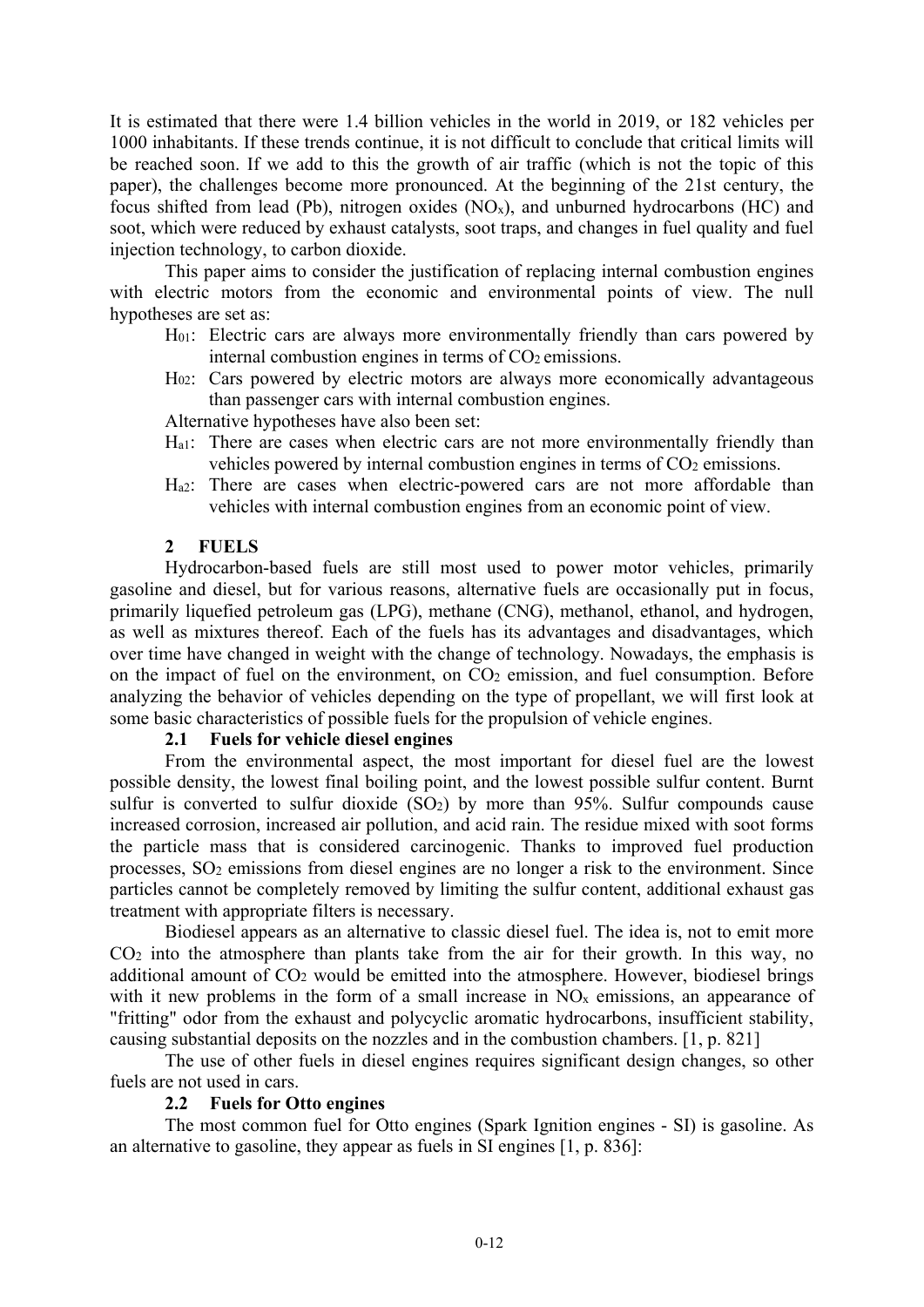- LPG Liquefied Petroleum Gas. Pressurized, liquefied autogas based on propane and butane.
- ˗ CNG Compressed natural gas based on methane.
- LNG Liquefied Natural Gas. Gas liquefied at low temperatures based on methane.
- ˗ MEOH Methanol. Alcohol, usually from natural gas (methane), is also termed wood spirit.
- ETOH Ethanol. Alcohol from sugar-containing plants.
- GH2 Gaseous Hydrogen. Can be made from water and all hydrogen-containing energy carriers.
- LH2 Liquefied Hydrogen. Hydrogen is liquid at low temperatures.

The use of liquefied gases in SI engines brings advantages in the field of fuel consumption and emissions, but only in engines that are designed for that. When adapting the engine, dual-fuel propulsion, more favorable exhaust emissions will be obtained due to a more favorable C/H ratio, but high resistance to detonation cannot be fully exploited. In addition, the storage of the second fuel requires an additional tank that significantly reduces the usable space of the trunk.

#### 2.2.1 Gasoline

Gasoline is a mixture of reformates, crack gasoline (olefins), pyrolysis gasoline, isoparaffins, butane, alkylates, so-called replacement components such as alcohols and ethers, and slight amounts of additives. [1, p. 824] Due to more precise control of the fuel-air mixture, many of today's new engines can work with the direct fuel injection into the cylinder and in the stratified charge mode.

Gasoline tanks are exposed to a certain risk of explosion. An explosion can occur if the volumetric ratio of fuel and air is 1-8%. Under normal circumstances, the concentration of gasoline in the tank is significantly above the upper limit. In addition to the appropriate concentration, there must be a source of ignition of the mixture, so these risks are at a very acceptable level.

The octane value of gasoline, which defines the resistance to detonation combustion, by removing lead from use, is regulated by ethers in addition to the further developed highoctane, classic components, and alcohols. There is no uniform standard for the quality of gasoline in the world, so different types of gasoline appear in different, even high-developed, countries in terms of composition and octane values.

Due to the reduction of CO and unburned HC, oxygen-rich compounds such as MTBE (Methyl tertiary-butyl ether), ETBE (Ethyl tertiary-butyl ether), butanol, or ethanol are added to gasoline in controlled amounts. Various other additives are added to gasoline to improve the characteristics, but also the color to differentiate gasoline by types, and to identify gasoline manufacturers.

#### 2.2.2 LPG (Liquid Petroleum Gas)

LPG (Liquid Petroleum Gas) is a blend of propane and butane compressed between 5 and 7 bars. Propane and butane mixture is liquefied by cooling to a low temperature or by compressing. LPG is a fuel like gasoline but with a lower density. In its gaseous form, LPG is heavier than air. LPG is not heavily toxic, but it is unbreathable with slightly toxic effects [2]

Compared to gasoline the energy content of LPG is slightly higher [3] LPG has a higher-octane number than gasoline, which allows it to work at higher degrees of compression. It can be injected into the engine cylinders in the gaseous state, but also by directly injecting fuel into the cylinder. [4].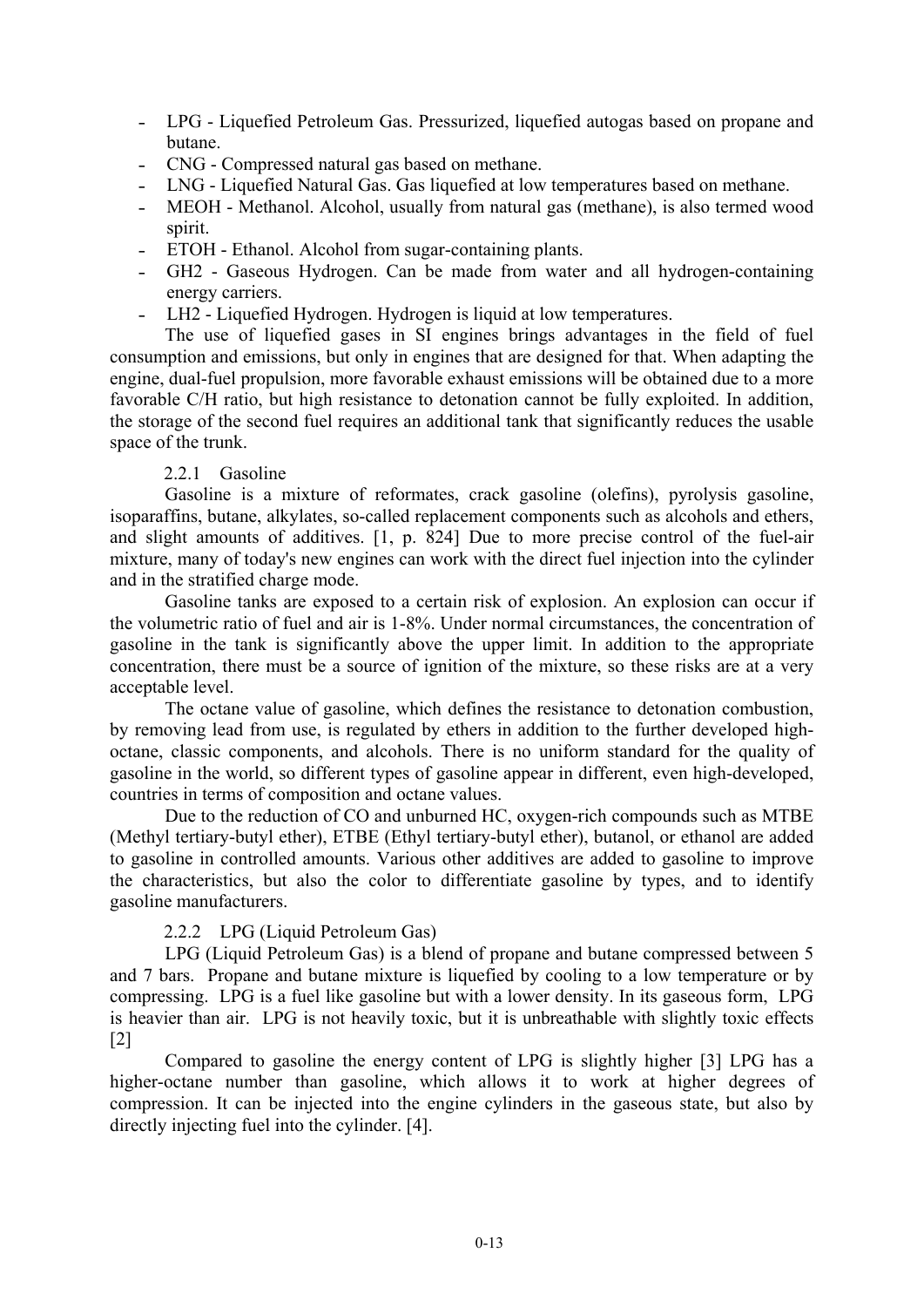Studies of the use of LPG as a fuel in SI engines have shown [5] that CO and HC emissions can be reduced, five and seven times respectively, but with twice the NOx emissions at higher engine speeds.

## 2.2.3 CNG (Compressed Natural Gas)

CNG (Compressed Natural Gas) is less polluting than petrol or diesel and consists mainly of methane. It is compressed between 200 and 300 bars and can be stored as a gas at ambient temperatures. Compared to gasoline, natural gas has a lower burning rate, higher quenching distance, and narrow flammability range. Also, it requires higher ignition energy [6]

The main advantages of CNG are [7]:

- 11 % reduction in CO<sub>2</sub> emissions (without taking the extraction method into account)
- 90% fewer nitrogen oxides
- much cheaper than diesel or petrol.

From the ecological point of view, the disadvantage of CNG is that if it is not obtained by fermentation of plant waste, the ecologically positive impact of its application is significantly degraded, because during extraction one part of methane always leaks, and methane is a gas that has a more negative impact than CO2.

### 2.2.4 Hydrogen

Hydrogen could be an ideal fuel because it is found in nature in unlimited quantities, and when burned it does not emit CO2, but only water vapor. However, the big obstacles are the price of obtaining hydrogen in a form suitable for use, but also the increased NOx emissions due to the high temperature of hydrogen combustion in the presence of air in the engine cylinders. Because it burns with a colorless flame in case of fire, the flame will not be visible to firefighters, which can endanger their safety. Its use in automobiles (for now) is not acceptable except for experimental purposes.

#### 2.2.5 Alcohols

Alcohols in their molecules contain the OH group which is a suitable fuel component for SI engines. Alcohol can be transported in the same way as gasoline. The characteristics of alcohol in terms of resistance to detonation combustion are better than with gasoline, so engines powered by alcohol can work with a higher compression ratio. Significantly higher heat of evaporation of alcohol compared to gasoline provides greater internal cooling of the fuel mixture, and thus the degree of the engine cylinder filling, and consequently a higher thermodynamic degree of efficiency, and even better performance. Due to the OH group, the thermal power of alcohol is significantly lower than the thermal power of gasoline, which implies significantly higher fuel consumption. In addition to higher fuel consumption, an increased risk of corrosion must be considered, and in the case of the use of pure alcohol, there may be a need to preheat the intake air in winter conditions.

Alcohol can be used in pure form or mixed with gasoline. In the case of mixing with gasoline, fuel stratification can occur when alcohol concentration higher than 15% vol. If the weather is warm and/or the mixture is stirred occasionally, neither the mixture with the methanol concentrations of 30% vol. will not stratify. (Čekerevac, 1977) The use of alcohol is not just a pure fuel change. Engine lubricating oil should also be modified. It must contain anti-corrosive additives and additives that will prevent the formation of a sticky mass in the oil-alcohol contact.

#### **2.3 Vehicles powered by alternative fuels**

#### 2.3.1 LPG

When LPG is used as an alternative fuel on an engine designed to run on gasoline, the combustion process changes, so there appear additional problems with power regulation and exhaust composition. The advantages of one of the two criteria must be sacrificed.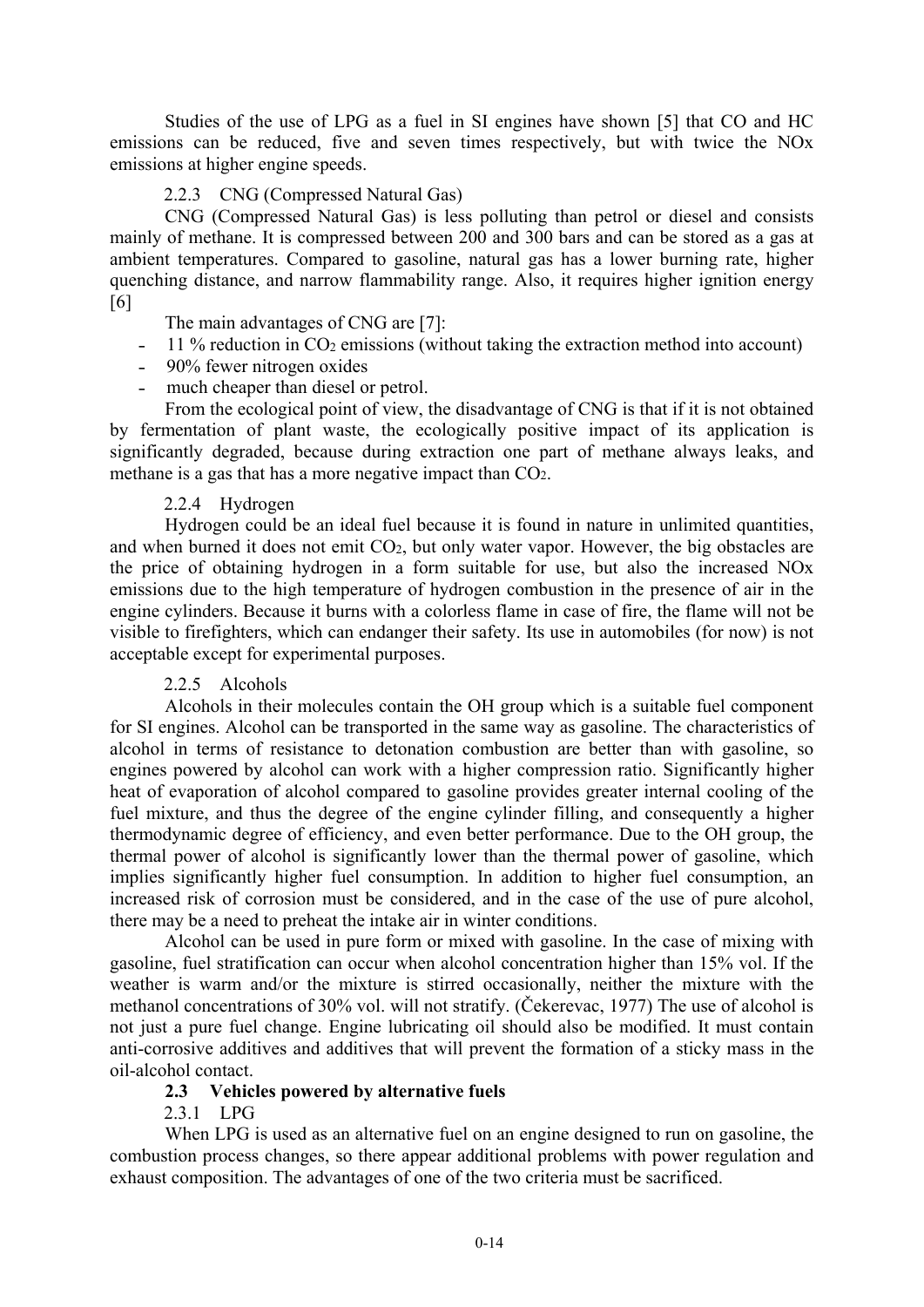The major attractions of LPG, in comparison with conventional gasoline, lie in its relatively low carbon content, causing it to burn cleanly with lower emissions of CO, CO2, and HC. Also, higher thermal efficiency and therefore improved fuel economy can be obtained from internal combustion engines running on LPG. [5] Whether the use of LPG drives will increase or decrease depends on several factors. The main stimulus factor for consumers is the significantly lower price compared to the price of gasoline. The application of LPG also has one essential drawback. Due to the characteristics of the fuel, it is forbidden to park vehicles with LPG in closed garages due to the risk of explosion. Also, in the case of dual-fuel drive, the size of the luggage space is significantly reduced.

#### 2.3.2 CNG (Compressed Natural Gas)

CNG-powered vehicles are usually vehicles with a two-fuel drive and a two-part tank. This allows them to switch to gasoline when they run out of CNG. Depending on the vehicle model, CNG propulsion also means a higher purchase price of the vehicle by EUR 500 to 8000, depending on the car model. It is possible to upgrade the CNG plant to existing vehicles with gasoline engines, but it is a question of cost-effectiveness because the upgrade can cost 4-6000 EUR. Upgrading a diesel engine is even more problematic and expensive, over 10,000 EUR. In all this, one should keep in mind the significant reduction of available luggage space. The number of such vehicles is increasing, and it has been accelerated by increasing the number of CNG pumping stations. CNG is lighter than air, and vehicles that use this gas can access underground car parks [7].

The disadvantages of the use of CNG in motor vehicles [7] are, above all, the insufficient number of pumping stations for CNG and the fact that they rarely sell biomethane. For some users, a major drawback is that CNG-powered vehicles are not allowed access to the Eurotunnel and some ferry lines.

#### **2.4 DiesOtto engine**

In addition to alternative fuels, there are also alternative solutions for the construction and principles of engine operation. Two such solutions are a combination of diesel and Otto engines, DiesOtto engine (Mercedes Benz) and Skyactiv-X (Mazda).

Mazda was the first who introduced such a solution into series production. With the patented Skyactiv-X solution, an extremely poor mixture  $(A/F = 40)$  is compressed at high pressure, as with a diesel engine, and a small part of the rich mixture around the spark plug is ignited. This ignited part heats the remaining compressed mixture, the pressure, and temperature rise, and the conditions are created for the remaining mixture to ignite as with a diesel engine. The fuel burns faster and more completely, which has a positive effect on performance and exhaust emission. The engine does not have a turbocharger, but only a small compressor, so there is no delay in responding to a change in the position of the accelerator pedal. [8] The solution is favorable because it takes over low fuel consumption, High torque, and quick response from the diesel engine, and a high-power output, low heat emission, and cleaner exhaust gases from the Otto engine. [9]

Another similar attempt is taking place at Mercedes Benz. The DiesOtto engine combines many technologies including variable compression ratio, turbocharging, and direct injection. The spark plugs fire when compression is low, and do not fire when compression is high enough to self-ignite the air-fuel mixture. The compression ratio varies with engine load. [10] DiesOtto technology is more complex than Mazda's Skyactive-X and is still in the experimental phase.

#### **2.5 Electric vehicles**

One or more electric motors, asynchronous or synchronous, are used to drive electric cars. Synchronous motors provide a higher degree of efficiency, up to 97%. To ensure a sufficient action radius, a high-capacity rechargeable battery is required. Today's batteries in combination with today's electric motors are inferior in terms of action radius compared to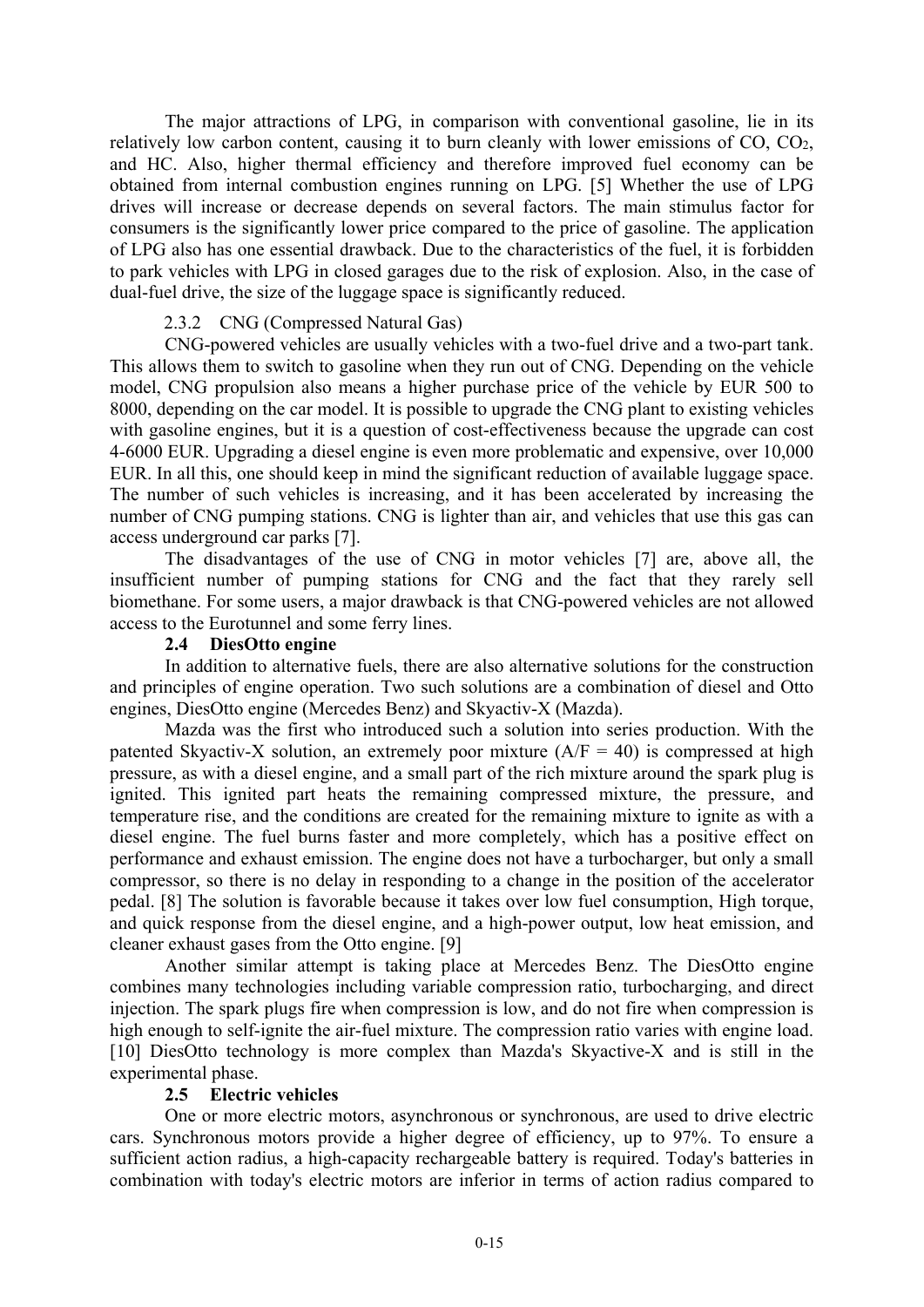internal combustion engines. Battery capacity is the weakest point of electric drive. Currently, the best technical solution is lithium-ion batteries, although their main challenge is how to prevent fires and dendrites while still allowing ions to easily pass through, without degrading the battery performance. Many manufacturers are working to solve these problems, and only their successes can enable competition with IC engines. For now, the production of batteries is expensive, and the way of obtaining lithium greatly endangers the environment.

One of the advantages of the electric drive is a significantly smaller number of moving parts and parts in general, which facilitates vehicle maintenance and reduces operating costs.

In addition, with electric motors, efficient recuperation/regeneration of braking energy is easily achievable, using the same machine - a drive motor that instantly becomes a generator.

#### **3 A COMPARATIVE ANALYSIS**

Converting fuel energy into mechanical energy in IC engines involves combustion and providing optimal combustion conditions, but also many moving parts, which makes the driving complex. Therefore, the maximum efficiency of new vehicle engines is around 0.4 for diesel engines and around 0.35 for Otto engines. It is even lower with used engines. In the case of electric motor drive, the efficiency is up to 0.97, depending on the type of motor, power, and energy efficiency class. When the power transmission elements are added to the drive units, the efficiency is further reduced. With electric propulsion, the situation is more favorable due to the shorter power transmission chain to the vehicle wheel and possible energy regeneration, which makes electric propulsion more energy-efficient, and, consequently, more environmentally friendly. However, this conclusion may prove to be incorrect or at least more uncertain when observing the complete cycle from the beginning of mining of raw materials for the production and operation of vehicles to the movement of vehicles on the road, including the method of obtaining electricity.

When talking about the environmental aspect of the application of electric cars, one should keep in mind the annual number of kilometers traveled by one vehicle. Due to the current limitations regarding battery life, those electric vehicles that drive a lot of kilometers are more environmentally friendly.

| <b>Volkswagen</b><br>Golf 7               | <b>Gasoline</b> |            | <b>Diesel</b> |            | <b>Hybrid</b> |            | Mild<br><b>Hybrid</b> | Electric |            |  |  |  |
|-------------------------------------------|-----------------|------------|---------------|------------|---------------|------------|-----------------------|----------|------------|--|--|--|
| the year 2018                             | km              | <b>EUR</b> | km            | <b>EUR</b> | km            | <b>EUR</b> | <b>EUR</b>            | km       | <b>EUR</b> |  |  |  |
| <b>Average</b>                            | 54681           | 15797      | 109588        | 14417      | 30833         | 24070      | $\qquad \qquad$       | 28980    | 19370      |  |  |  |
| Median                                    | 53677           | 15900      | 103623        | 14725      | 31800         | 22999      | -                     | 28011    | 19495      |  |  |  |
| $\sqrt{\text{Golf } 8 \text{ new } 2021}$ |                 | 18146      |               | 24610      |               | 36499      | <b>24700</b>          | $\Omega$ | 36075      |  |  |  |
| <b>Source:</b> [11]                       |                 |            |               |            |               |            |                       |          |            |  |  |  |

**Table 1 Comparison of the number of kilometers traveled and the values of used Volkswagen Golf 7 from 2018 and new the 2021 Golf 8 cars in different versions** 

Table 1 shows the results of comparing the values of used Volkswagen Golf 7 vehicles from 2018 with each other and with the new Golf 8 vehicles from 2021. The results cannot be completely comparable, because these are different generations of vehicles, but they are still indicative enough for analysis. For used vehicles, the data for the 30 cheapest vehicles from the "Top Angebot" group was considered, except in the case of hybrid vehicles, where only 9 vehicles from 2018 were on offer on May 28th. For new vehicles, data were taken for the cheapest models with a power of 100 to 110 kW. In vehicles with petrol engines, half of the vehicles were 110 kW, and the other half had 92 kW engines. In diesel engines and hybrids, all units were 110 kW. In electric propulsion, the motors had a power of 110 kW.

If we compare the mileage, we can see that vehicles with diesel engines traveled on average twice as much as vehicles with gasoline engines, 3.57 times more than vehicles with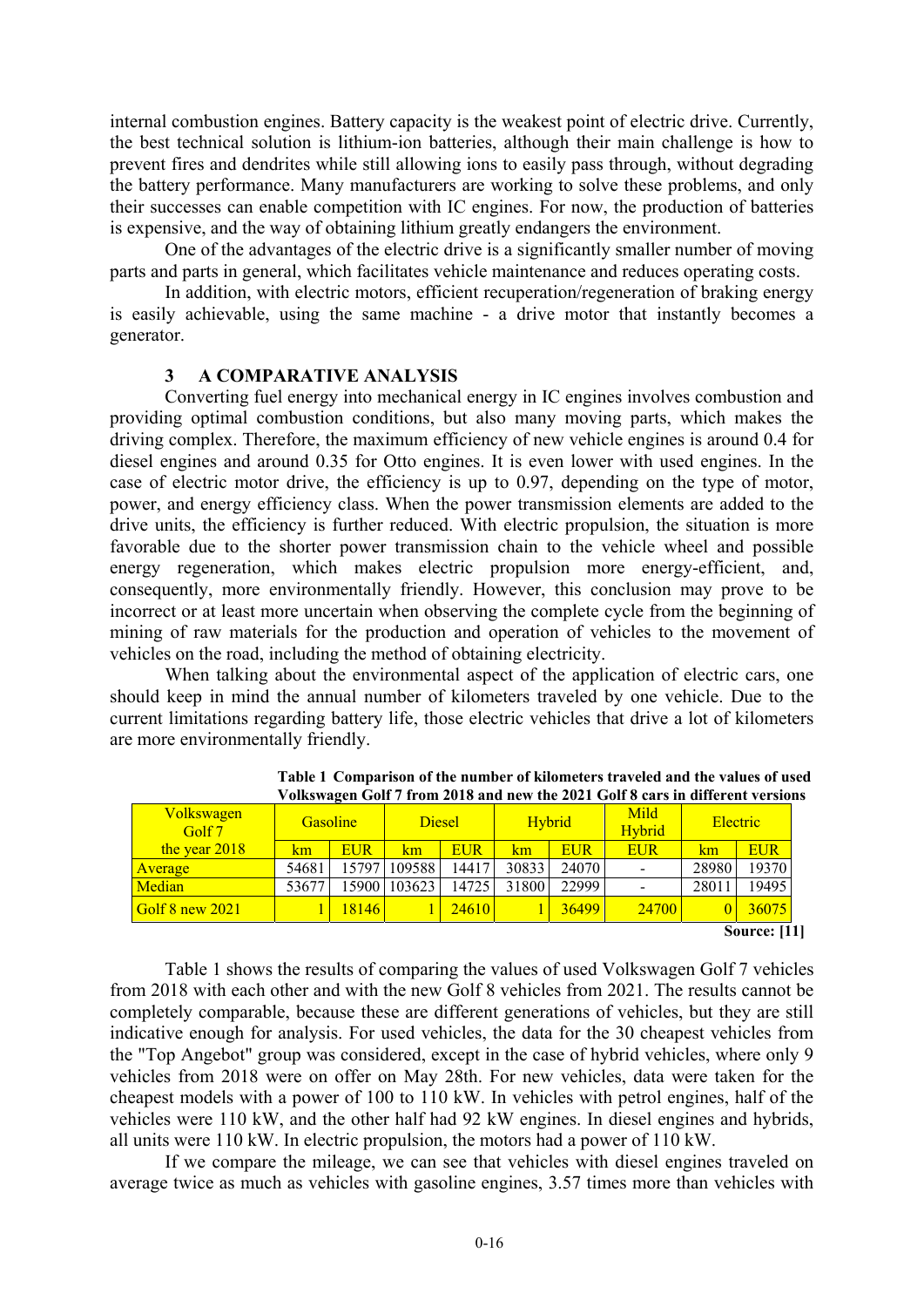hybrid drive, and even 3.79 times more than vehicles with electric drive. Also, the corresponding ratio of the median of the diesel drive with the medians for petrol (1.93), hybrid (3.25) and electric drive (3.7) is like the mean values, which indicates that there were no extremes in the vehicle groups. Mileage indicates the fact that vehicle owners thought about their needs when buying a car. Those with the greatest needs opted for diesel engines, and those who opted for electric propulsion generally used their vehicles much shorter. The reasons probably lie in the capacity of the batteries because someone who travels fifty thousand kilometers a year has no desire to charge the batteries every two or three hours of driving. The value of the hybrid vehicle is at the level of about 66% of the purchase price after three years of operation. From the aspect of comfort, it is more favorable to use vehicles with hybrid drive, than electric vehicles. In the case of vehicles with hybrid drive, there is also a variant of the so-called "Mild hybrid", but in such vehicles, the electric motor is used only to assist the basic engine in acceleration and cruising, because such an electric motor cannot start the vehicle independently. The real benefit for the vehicle buyer is most often that hybrid vehicles (no matter how large the electric motor they have) are taxed more favorably in some countries than vehicles with IC engines.

If we assume that the prices of new Golf 8 vehicles are approximately equal, or at least in the same proportion, to the prices of new Golf 7 vehicles at the time of purchase, and if we compare the prices of new vehicles with the lowest level of equipment, we see that electric vehicles and hybrid vehicles are significantly more expensive than vehicles powered by Otto and diesel engines, almost twice as expensive as vehicles with gasoline engines and 50% more expensive than vehicles with diesel engines. After three years of operation, the average value of vehicles with gasoline engines is at the level of approximately 87% of the purchase price, and electric vehicles, which have covered half the mileage, about 54% of the purchase price. In the case of diesel engines, the corresponding value was 58.6%, but it should be borne in mind that vehicles with diesel engines covered significantly more kilometers than others.

Although today's automotive industry is shifting towards electric propulsion, without a globally conducted, comprehensive analysis that would cover all critical points, from the start of vehicle production to vehicle destruction, it cannot be said with certainty that electric cars are the best environmentally friendly solution. [12] Moreover, if we consider the vehicles in Table 1 in the analysis and calculate fuel consumption and CO<sub>2</sub> emissions for the median kilometers of electric vehicles, in the case when electricity is obtained by burning coal, significantly higher  $CO<sub>2</sub>$  emissions are obtained with electric propulsion (Table 2).

|                                                                | -                                                 |                |                      |          |               |      |  |  |  |  |
|----------------------------------------------------------------|---------------------------------------------------|----------------|----------------------|----------|---------------|------|--|--|--|--|
| Drive type                                                     |                                                   | Electro*       | <b>CNG</b>           | Gasoline | <b>Diesel</b> |      |  |  |  |  |
| Liter of fuel or kWh                                           |                                                   | $2515$ kWh     | 848                  | 994      | 760           |      |  |  |  |  |
| $kg CO2$ for                                                   | Coal                                              | $0,94$ kg/kWh  | $2364^{\mathrm{T}}$  |          |               |      |  |  |  |  |
| $19495 \,\mathrm{km}$                                          | Fuel oil                                          | $0,8$ kg/kWh   | $2012^{\text{II}}$   |          |               |      |  |  |  |  |
|                                                                | Natural gas                                       | $0,5$ kg/kWh   | $1006$ <sup>II</sup> |          |               |      |  |  |  |  |
|                                                                | Solar, wind, hydro, nuclear $0.05 \text{ kg/kWh}$ |                | $101$ II             |          |               |      |  |  |  |  |
|                                                                | <b>USA</b> average                                | $0,709$ kg/kWh | $1426$ III           | 1920     | 2261          | 1988 |  |  |  |  |
| $[13]$ <sup>II</sup> $[14]$ <sup>III</sup><br>[15]<br>Sources: |                                                   |                |                      |          |               |      |  |  |  |  |

Table 2 Fuel or electricity consumption and CO<sub>2</sub> emissions for different types  **of Volkswagen Golf vehicle propulsion (2021)** 

With obtaining electricity by using natural gas, electric vehicles become more competitive in terms of CO<sub>2</sub> emissions, but only with the use of nuclear, solar, hydro and wind energy does a real reduction in  $CO<sub>2</sub>$  emissions come to the fore. However, even in this case, other parameters of pollution caused by the construction of power plants and the production of electric vehicle batteries should not be neglected.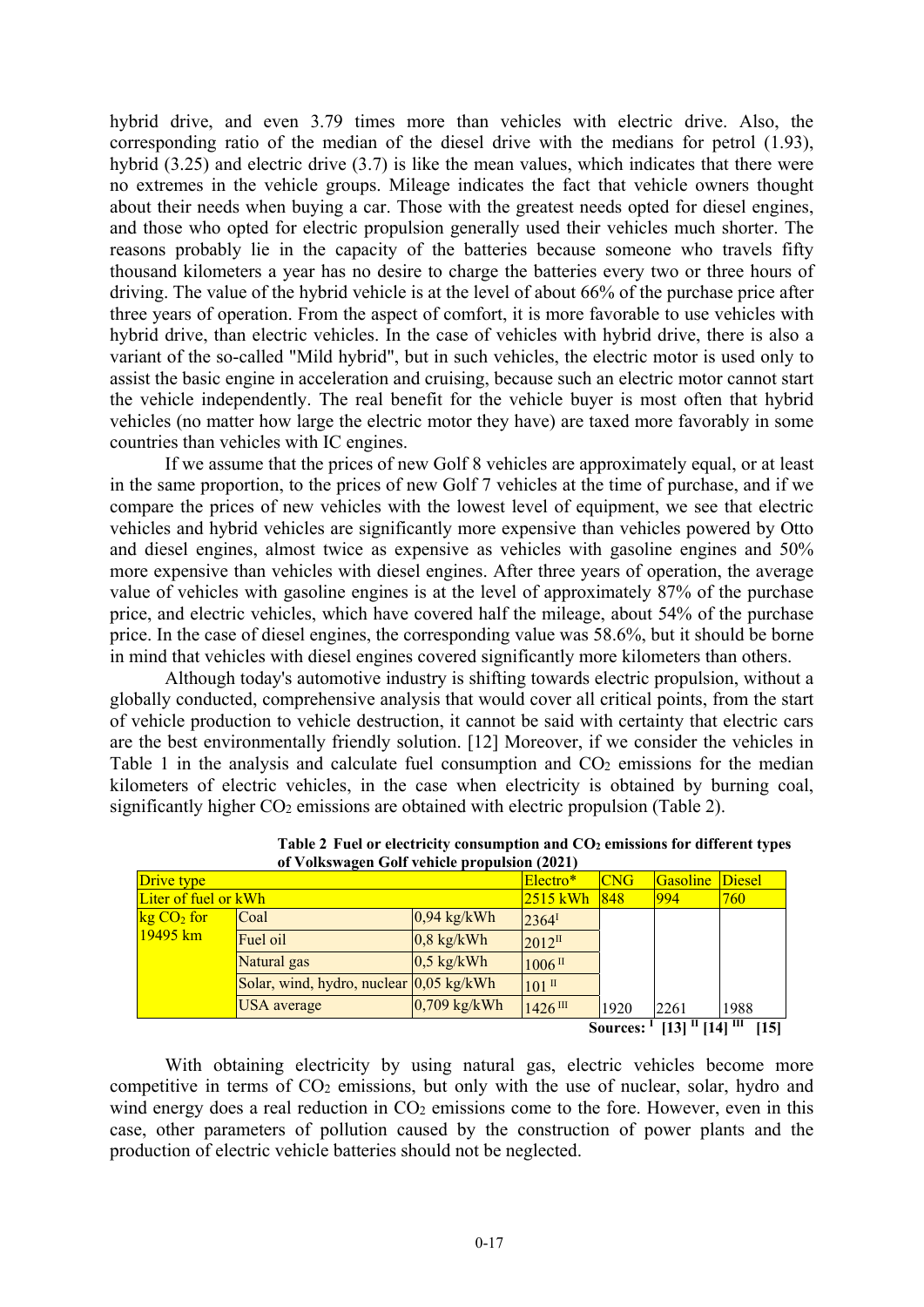The analysis performed in this paper showed that the expectations were not justified in all cases and the set null hypotheses are rejected in favor of alternative hypotheses:

- Ha1: There are cases when electric cars are not more environmentally friendly than vehicles powered by internal combustion engines in terms of CO<sub>2</sub> emissions.
- Ha2: There are cases when electric-powered cars are not more affordable than vehicles with internal combustion engines from an economic point of view.

In addition, to produce new "greener" cars, we must look for solutions that would in principle enable the reduction of pollution. We believe that one of the best solutions in urban conditions would be to improve public city transport and replace the ownership of the vehicle with shared use of vehicles, car sharing, on a subscription basis. Car-sharing enables the same as classic car rental, but in a more flexible way. [16] Thus, while maintaining the existing quality of life, the number of cars on the streets and the required number of cars in general, as well as the number of required garage spaces and the required area of paved streets and the required production of materials for making cars, would be significantly reduced. In intercity traffic, additional improvement can be achieved by applying the ride-sharing model. [17]

One of the positive solutions in terms of air pollution and pollution, in general, could be to limit the growth of cities, or, better said, to improve the dispersion of the population on the territory. Several smaller cities are in every respect more favorable than one large city. [12]

#### **4 CONCLUSIONS**

Internal combustion engines have been used to power vehicles for more than a century and have been constantly improved so that they have reached a remarkably high level of quality. Given the ever-growing number of vehicles and people and the limited resources of the Earth's atmosphere, development must continue while seeking alternative solutions. One of the ideas, which was spread over the past decade and is still receiving the most attention with financial incentives to both vehicle manufacturers and car buyers is the application of electric drives. It is certain that this cannot go on indefinitely, and that it must stop once because the states will be left without the significant revenues, they now generate from every liter of fuel sold. Therefore, development must continue to reduce the cost of production. This causes problems with pollution by other components. That is why much more radical measures than before should be taken. It is necessary to reduce the number of vehicles moving around the globe, and the total number of vehicles.

In addition to the search for environmentally friendly car propulsion, it is necessary to consider new conceptions of the organization of cities and the organization of traffic in those cities and between them.

#### **REFERENCES:**

- [1] SAE, Internal Combustion Engine Handbook, 2nd ed., R. v. Basshuysen and F. Shaefer, Eds., Warrendale, PA: SAE International, 2016.
- [2] M. Jemni, S. Kassem, Z. Driss, and M. Abid, "Effects of hydrogen enrichment and injection location on in-cylinder flow characteristics, performance and emissions of gaseous LPG engine," *Energy,* no. 150, pp. 92-108, 2018.
- [3] M. Loganathan and A. Ramesh, "Study on manifold injection of LPG in two-stroke SI engine," *Journal of the Energy Institute,* vol. 80, no. 3, pp. 168-174, 2007.
- [4] F. Synák, K. Čulík, V. Rievaj, and J. Gaňa, "Liquefied petroleum gas as an alternative fuel," *Transportation Research Procedia,* vol. 40, p. 527–534, 2019.
- [5] K. S. Shankar and P. Mohanan, "MPFI gasoline engine combustion, performance and emission characteristics with LPG injection," *International Journal of Energy & Environment,* vol. 2, no. 4, pp. 761-770, 2011.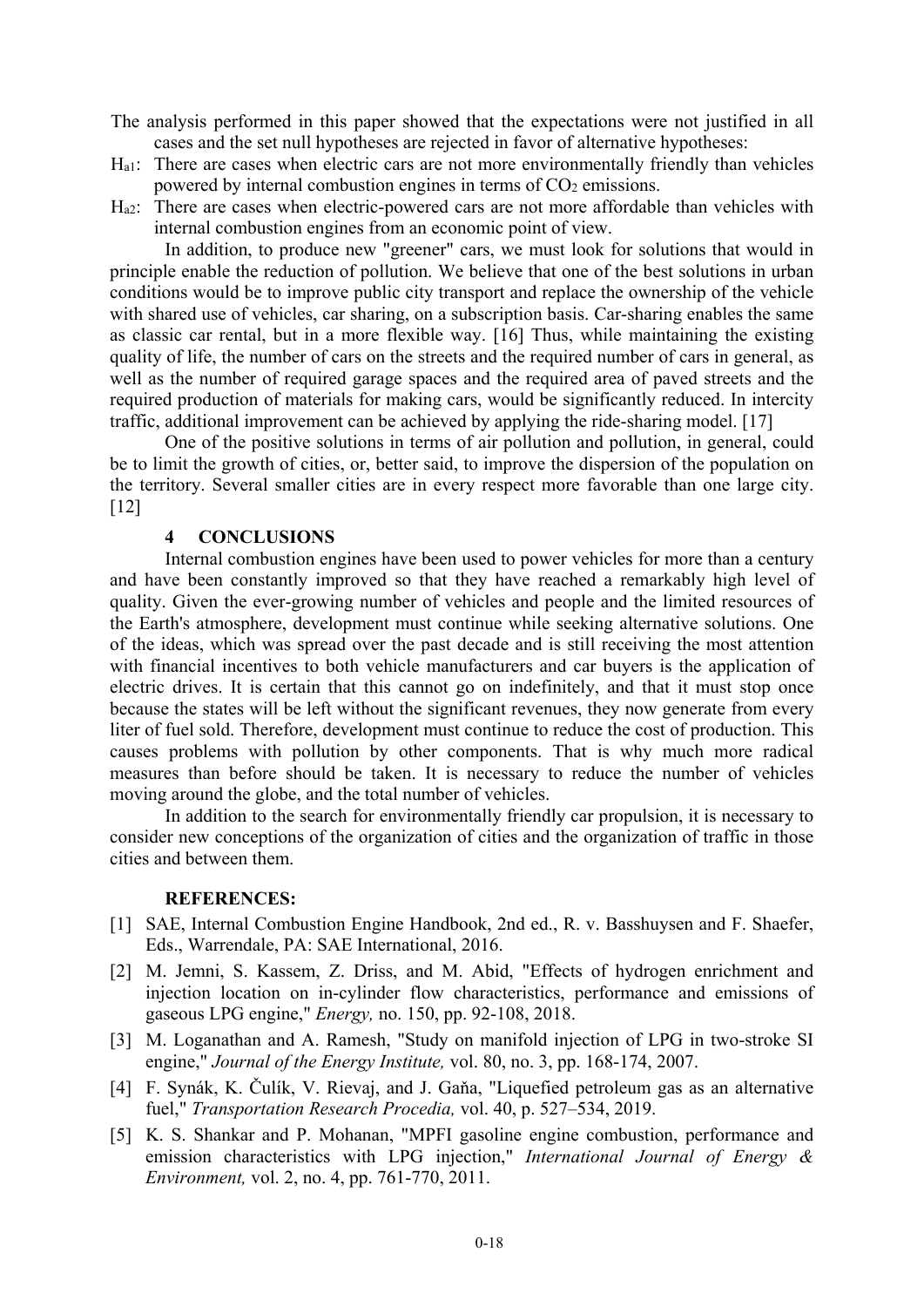- [6] M. Melaika, G. Herbillon, and P. Dahlander, "Spark ignition engine performance, standard emissions and particulates using GDI, PFI-CNG and DI-CNG systems," *Fuel,*  2021.
- [7] energuide.be, "Are natural gas cars a real alternative?," 29 03 2021. [Na mreži]. Available: https://www.energuide.be/en/questions-answers/are-natural-gas-cars-a-realalternative/198/.
- [8] Mazda, "Skyactiv-X," 27 04 2020. [Online]. Available: https://www.mazda.rs/zastomazda/skyactiv-x.
- [9] D. Patrascu, "2020 Mazda3 Gets Revolutionary Skyactiv-X Engine, Full Details Released," 05 06 2019. [Online]. Available: https://www.autoevolution.com/news/2020 mazda3-gets-revolutionary-skyactiv-x-engine-full-details-released-134984.html.
- [10] N. Ireson, "Mercedes-Benz Continues DiesOtto Work, S-Class Still Slated To Be First," 07 10 2010. [Online]. Available: https://www.motorauthority.com/news/ 1050228\_mercedes-benz-continues-diesotto-work-s-class-still-slated-to-be-first.
- [11] Autoscout24.de, "Autoscout24.de," 07 05 2021. [Online]. Available: https://www.autoscout24.de/.
- [12] Z. Čekerevac, Z. Dvorak, and L. Prigoda, "Electric or Internal Combustion Engines for Passenger Cars? - Environmental and Economic Aspects," *Unpublished,* p. 12, 2021.
- [13] R. McLean, "How much CO2 emissions per kWh of electricity?," 01 06 2018. [online]. Available: https://slightlyunconventional.com/co2-per-kwh-of-electricity/.
- [14] L. Wilson, "Graph of the day: How green is your electricity?," 16 09 2013. [online]. Available: https://reneweconomy.com.au/graph-of-the-day-how-green-is-yourelectricity-12278/.
- [15] EPA, "Greenhouse Gases Equivalencies Calculator Calculations and References," 2020. [online]. Available: https://www.epa.gov/energy/greenhouse-gases-equivalenciescalculator-calculations-and-references. [Retriewed 09 05 2021].
- [16] M. Bogavac, L. Prigoda, and Z. Cekerevac, "SMEs digitalization and the sharing economy," *MEST Journal,* vol. 8, no. 1, pp. 36-47, 15 January 2020.
- [17] Z. Čekerevac, L. Prigoda, and M. Bogavac, "IoT APPLICATION IN SMART CITIES WITH AN ACCENT ON TRAFFIC AND TRANSPORTATION," в *Economic security in the context of sustainable development - Information Security*, Moldova: Chisinau, 2020.
- [18] Z. Čekerevac, The effects of the application of methanol to the driving and ecological characteristics of SI-engines, Belgrade: Faculty of Mechanical Engineering, 1977.
- [19] Bandyopadhyay and K. Ranjan, Electric vehicles, Salem Press Encyclopedia, 2021, p. 3.